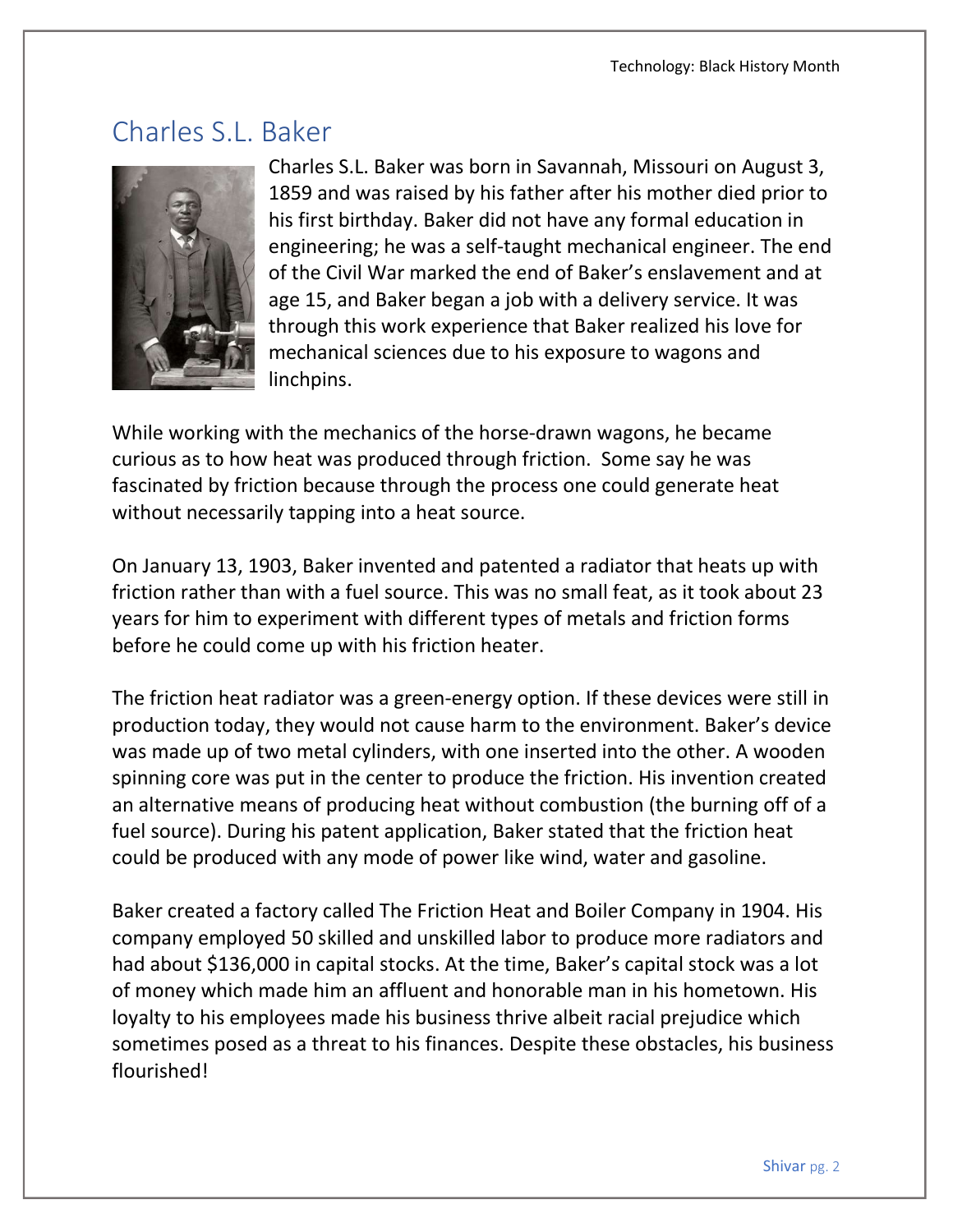## Mark Dean

Dean is one of technology's top innovators. This computer engineer helped design the IBM personal computer, introduced in 1981, that became a staple on desktops. He, along with co-inventor and IBM colleague Dennis Moeller, helped develop the interior hardware that would allow computers to connect to various peripherals, such as printers and monitors. Ironically, the man who helped make the PC popular is now using only tablets, noting in a blog post, "When



I helped design the PC, I didn't think I'd live long enough to witness its decline."

#### Fred Gregory



Fred Gregory was an Air Force Academy graduate and flew helicopter missions during the Vietnam War. He transitioned to fighter aircraft and attended the Navy Test Pilot school. He furthered his education by attending George Washington University, receiving a master's degree in Information Systems.

Gregory was selected as an astronaut in January 1978. In 1989, Gregory became the first African-American to

command a space flight. The mission carried Department of Defense payloads and other secondary payloads. After 79 orbits of the Earth, this five-day mission concluded on November 27, 1989.

Gregory served at NASA Headquarters as Associate Administrator for the Office of Safety and Mission Assurance (1992–2001), and was Associate Administrator for the Office of Space Flight (2001–2002). On August 12, 2002 Mr. Gregory was sworn in as NASA Deputy Administrator. In that role, he was responsible to the Administrator for providing overall leadership, planning, and policy direction for the Agency. After a successful career, he eventually stepped away from NASA duties in 2005.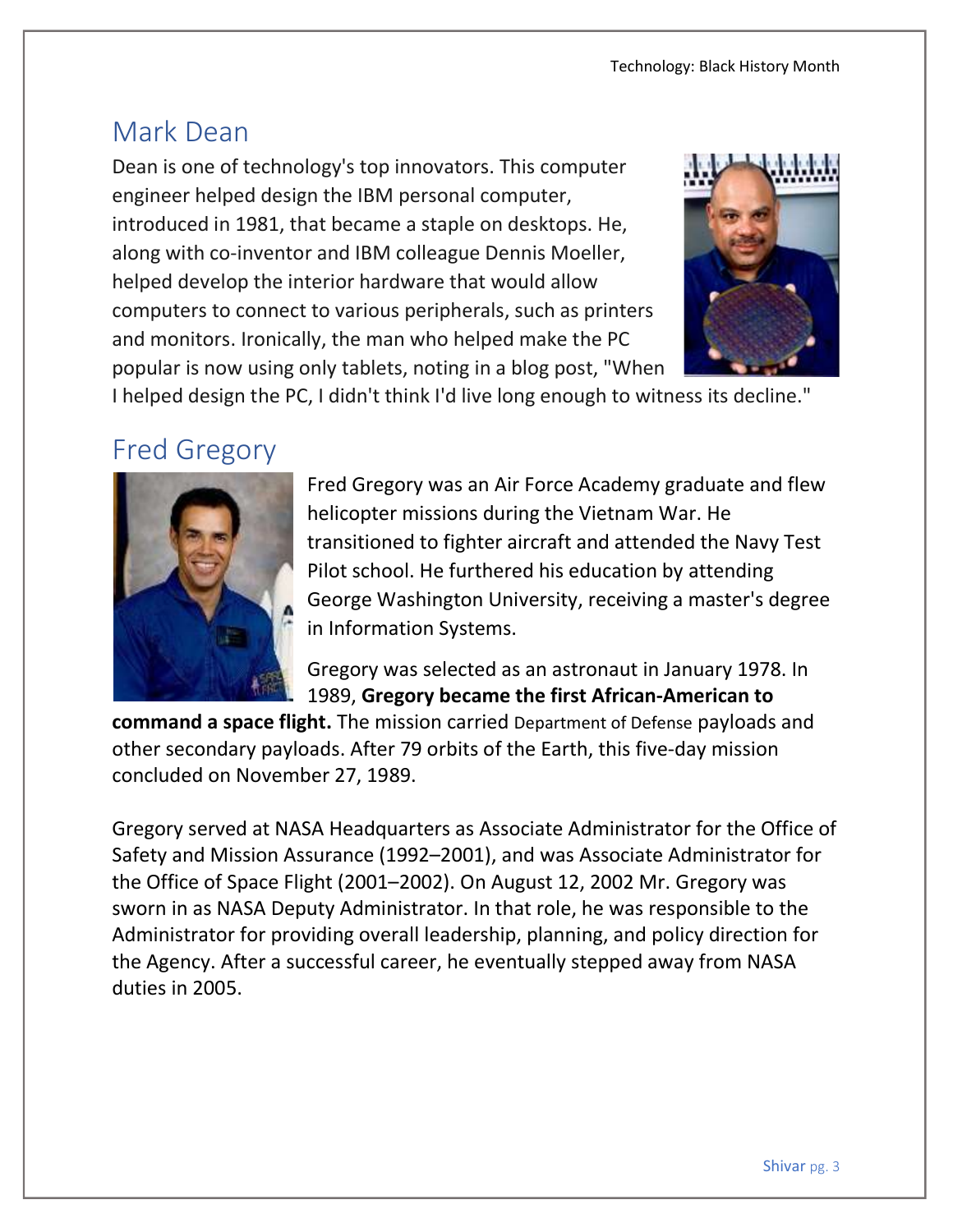## Marc Hannah

Anyone amazed by the special effects showcased in modern day movies should thank Hannah. The computer scientist is one of the founders, in 1982, of the software firm Silicon Graphics (now SGI), where the special-effects genius developed 3-D graphics technology that would be used in many Hollywood movies. Donkey Kong fans also owe a debt of gratitude to Hannah as he was instrumental in designing the Nintendo 64 gaming system.



# Shirley A. Jackson



Jackson is known for her innovative work in theoretical physics and semiconductor theory. In 1995, U.S. President Bill Clinton appointed the physicist chairwoman of the U.S. Nuclear Regulatory Commission, making her the first woman and first African American to hold this prestigious position. In 2002, Discover Magazine named her one of the 50 Most Important Women in Science.

# Dr. Mae Jemison

Mae Jemison is an American physician and the first African American woman to become an astronaut. In 1992 she spent more than a week orbiting Earth in the space shuttle Endeavour.

Mae Jemison received degrees in chemical engineering and African American studies (1977) from Stanford University. She entered medical school at Cornell University, where she pursued an interest in international medicine. After volunteering in a Cambodian refugee camp in Thailand, Jemison studied in Kenya in 1979 and graduated from medical school in 1981.



Jemison applied to the National Aeronautics and Space Administration (NASA) to be an astronaut. In October 1986, she was 1 of 15 accepted out of 2,000 applicants. Jemison completed her training as a mission specialist with NASA in 1988. Jemison's maiden space flight came with the weeklong September 1992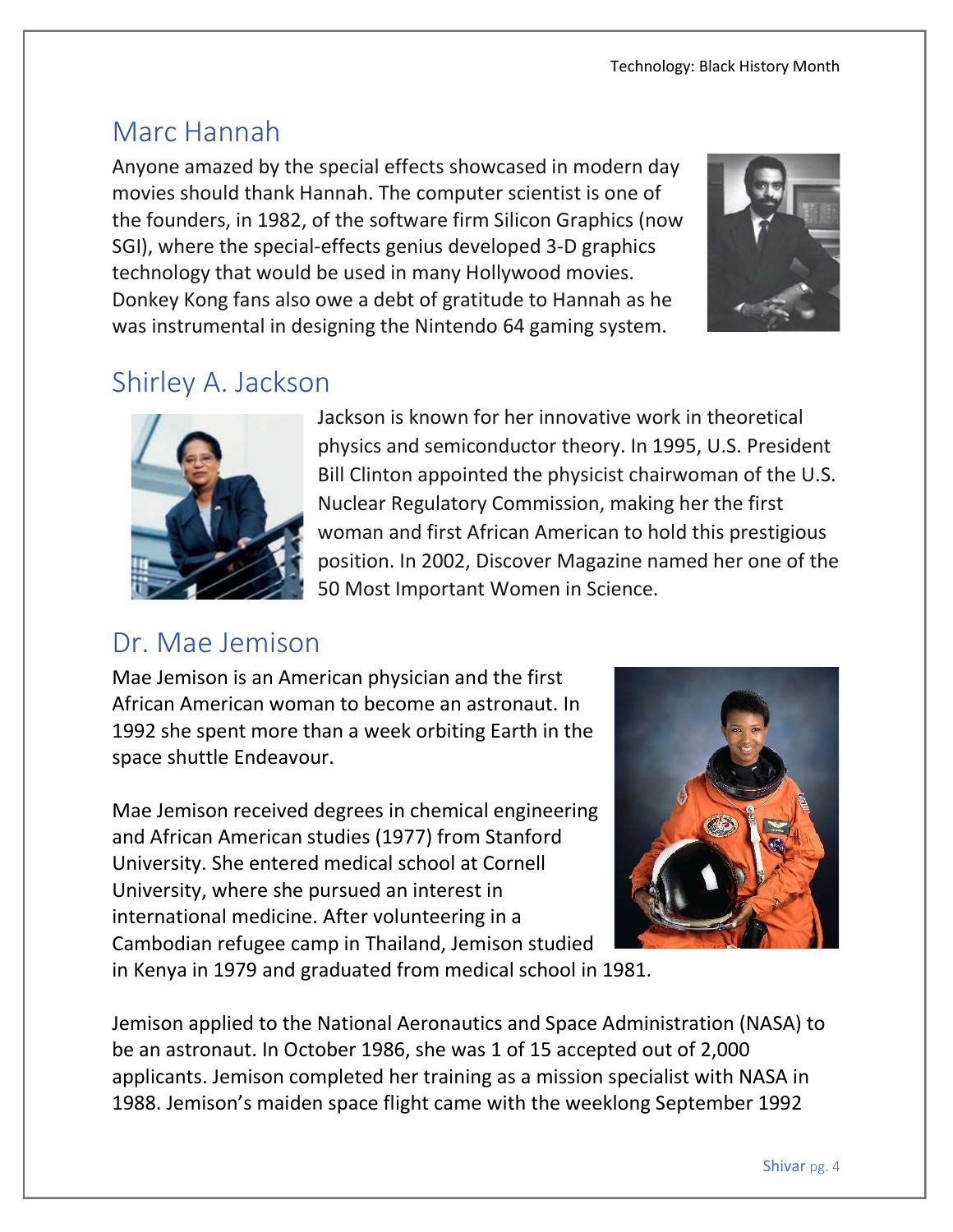mission of the shuttle Endeavour. At that time she was the only African American woman astronaut. After completing her NASA mission, she formed the Jemison Group to develop and market advanced technologies.

## Katherine Johnson



Katherine Johnson was an American mathematician whose calculations of orbital mechanics as a NASA employee were critical to the success of the first and subsequent U.S. crewed spaceflights. During her 35-year career at NASA and its predecessor, she earned a reputation for mastering complex manual calculations and helped pioneer the use of computers to perform the tasks. The space agency noted her "historical role as one of the first African-American women to work as a NASA scientist".

Her impact on our modern technology is depicted in the movie "Hidden Figures".

# Gerald A. Lawson

Anyone who owns a Sony Playstation, Nintendo Switch, or Xbox should know Lawson's name. He created the first home video game system that used interchangeable cartridges, offering gamers a chance to play a variety of games. This approach also gave video game makers a way to earn profits by selling individual games, a business model that exists today. Lawson, who died in 2011 at age 70, was just beginning to be recognized by the gaming industry for his pioneering work prior to his death.



## Garrett Morgan



After witnessing an accident between a horse-drawn carriage and an automobile, Morgan had an idea. His three-position traffic signal, patented in 1923, helped save lives at a time when cars, horses, and pedestrians all shared the road. But this wasn't even his most famous invention. Morgan received a patent in 1912 for